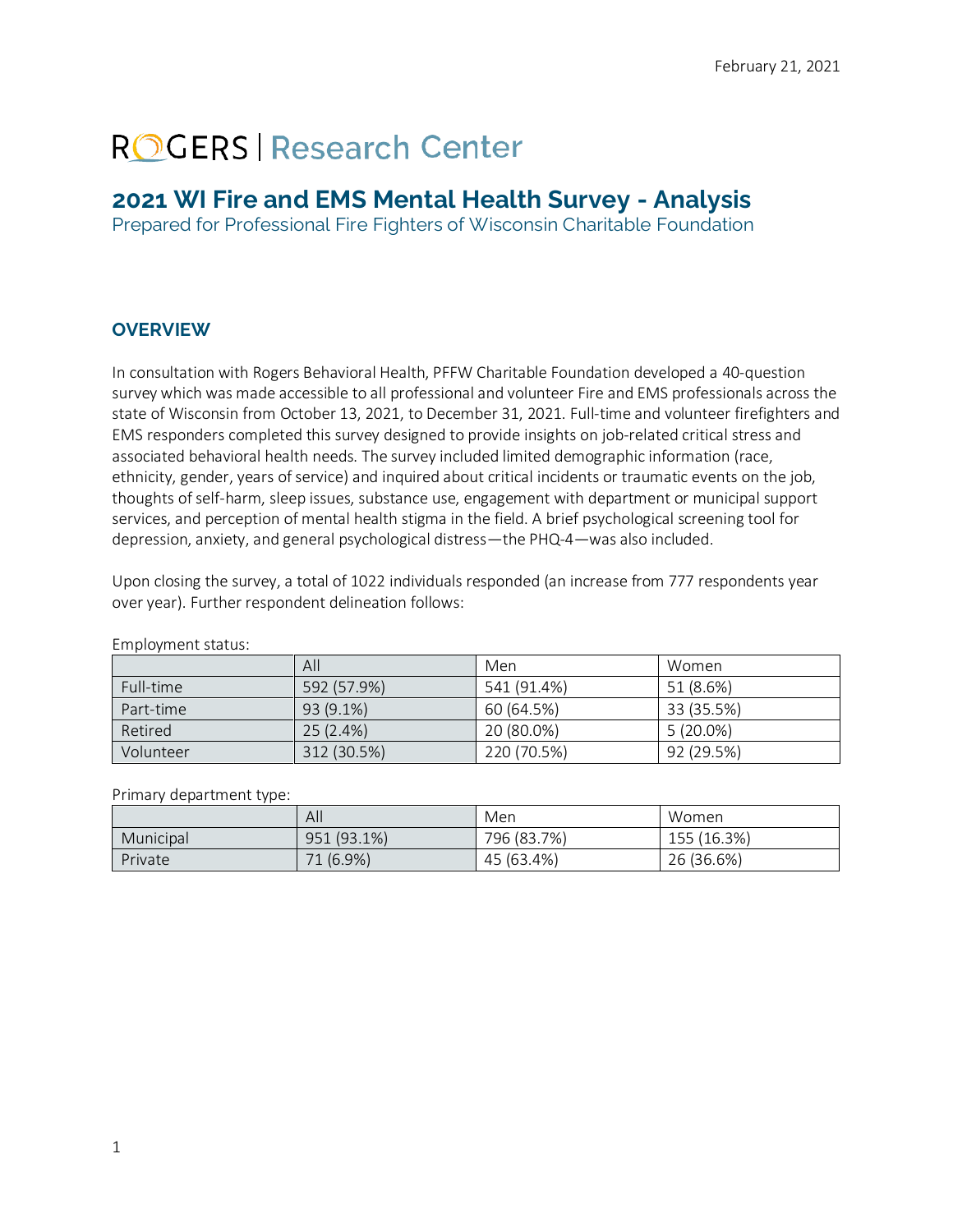Services provided:

|              | All         | Men         | Women      |
|--------------|-------------|-------------|------------|
| <b>EMS</b>   | 132 (12.9%) | 48 (36.4%)  | 84 (63.6%) |
| Fire         | 122 (11.9%) | 112 (91.8%) | 10 (8.2%)  |
| Fire and EMS | 768 (75.1%) | 681 (88.7%) | 87 (11.3%) |

## Services provided by employment type:

|              | Full-time   | Part-time  | Retired    | Volunteer   |
|--------------|-------------|------------|------------|-------------|
| <b>EMS</b>   | 42 (7.1%)   | 23 (24.7%) | $2(8.0\%)$ | 65 (20.8%)  |
| Fire         | 14 (2.4%)   | 14 (15.1%) | $0(0.0\%)$ | 94 (30.1%)  |
| Fire and EMS | 536 (90.5%) | 56 (60.2%) | 23 (92.0%) | 153 (49.0%) |

Fire rank:

|               | All          | Men         | Women      |
|---------------|--------------|-------------|------------|
| Chief officer | 185 (20.8%*) | 177 (95.7%) | 8(4.3%)    |
| <b>Driver</b> | 108 (12.1%)  | 103 (95.4%) | 5(4.6%)    |
| Firefighter   | 387 (43.5%)  | 316 (81.7%) | 71 (18.3%) |
| Line officer  | 210 (23.6%)  | 197 (93.8%) | 13 (6.2%)  |

*\*Out of 890 who responded to this question*

#### EMS level:

|                         | All          | Men         | Women      |
|-------------------------|--------------|-------------|------------|
| Critical care paramedic | $51(5.7\%*)$ | 38 (74.5%)  | 13 (25.5%) |
| <b>EMT</b> advanced     | 90 (10.0%)   | 58 (64.4%)  | 32 (35.6%) |
| <b>EMT</b> basic        | 302 (33.6%)  | 231 (76.5%) | 71 (23.5%) |
| First responder         | 118 (13.1%)  | 96 (81.4%)  | 22 (18.6%) |
| Paramedic               | 339 (37.7%)  | 306 (90.3%) | 33 (9.7%)  |

*\*Out of 900 who responded to this question*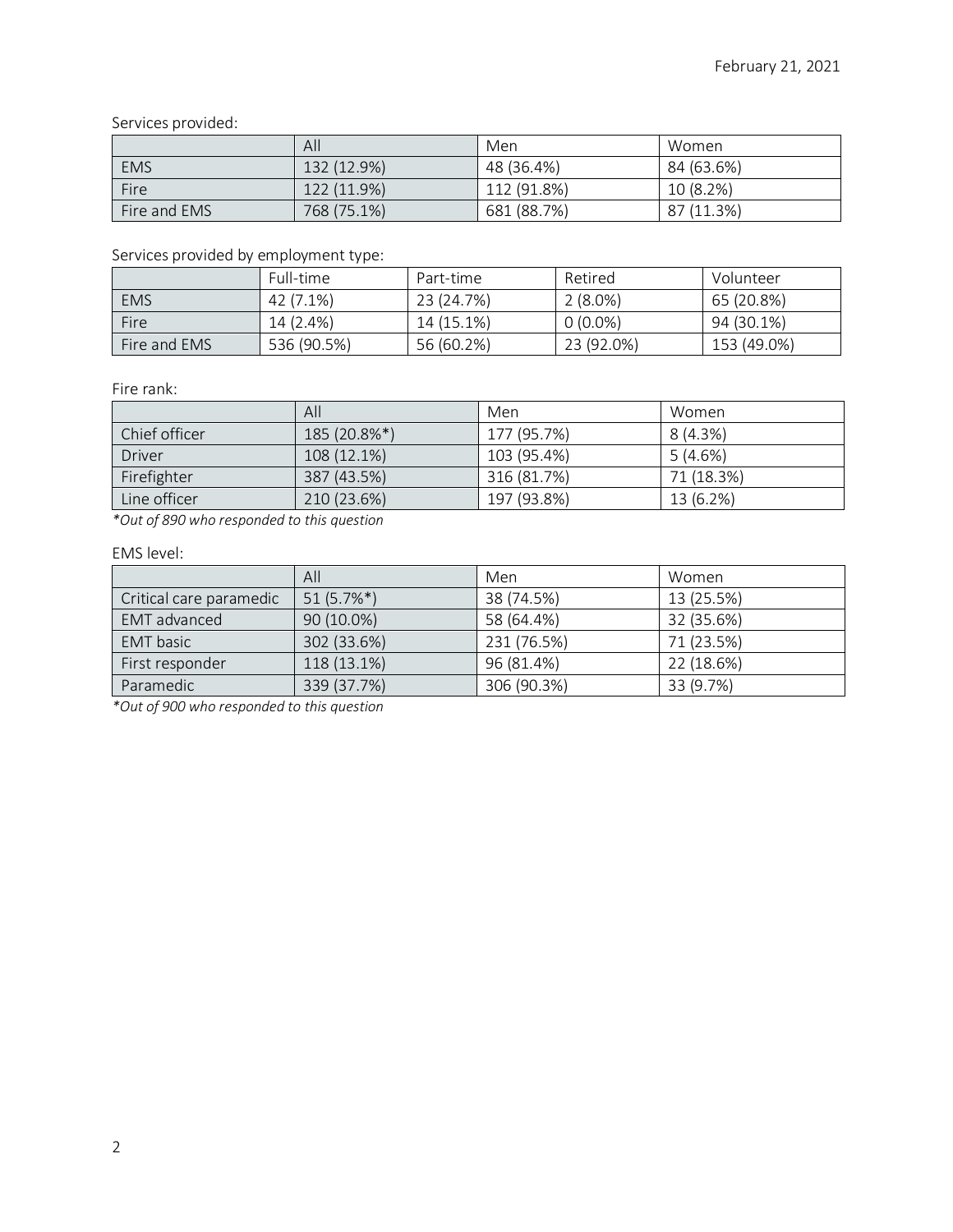#### Years of service:

|                    | All         | Men         | Women      |
|--------------------|-------------|-------------|------------|
| 2 years or less    | 83 (8.1%)   | 51 (61.4%)  | 32 (38.6%) |
| 2-5 years          | 122 (11.9%) | 73 (59.8%)  | 49 (40.2%) |
| 5-10 years         | 165 (16.1%) | 127 (77.0%) | 38 (23.0%) |
| $10-15$ years      | 146 (14.3%) | 129 (88.4%) | 17 (11.6%) |
| $15-20$ years      | 136 (13.3%) | 121 (89.0%) | 15 (11.0%) |
| $20-25$ years      | 168 (16.4%) | 153 (91.1%) | 15 (8.9%)  |
| More than 25 years | 202 (19.8%) | 187 (92.6%) | 15 (7.4%)  |

## Race and ethnicity:

| American Indian or Alaskan Native | $6(0.6\%)$  |
|-----------------------------------|-------------|
| Asian                             | $2(0.2\%)$  |
| Black or African American         | 7(0.7%)     |
| Hispanic, Latino or Spanish       | 20 (2.0%)   |
| Multiracial                       | 19 (1.9%)   |
| White                             | 968 (94.7%) |

# Responses by county with 20 responses or more:

| <b>Brown</b> | 74 (7.2%) | Racine    | 41 (4.0%)   |
|--------------|-----------|-----------|-------------|
| Dane         | 91 (8.9%) | Rock      | 23 (2.3%)   |
| Dodge        | 20 (2.0%) | Sauk      | 30 (2.9%)   |
| Kenosha      | 40 (3.9%) | St. Croix | 23 (2.3%)   |
| Marathon     | 52 (5.1%) | Waukesha  | 87 (8.5%)   |
| Milwaukee    | 77 (7.5%) | Winnebago | 104 (10.2%) |
| Outagamie    | 43 (4.2%) | Wood      | 24 (2.3%)   |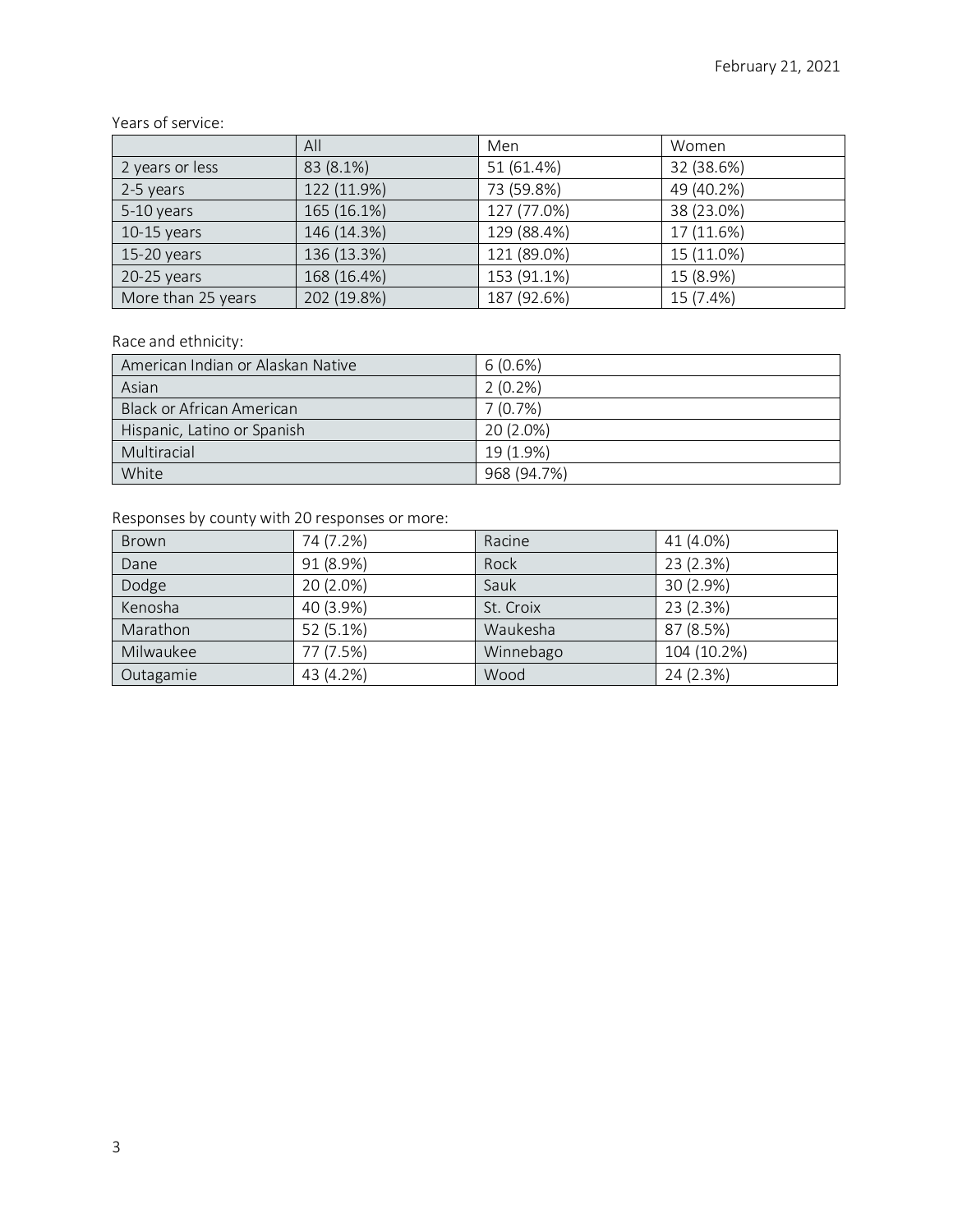# **Summary of respondents experiencing job-related critical stress:**

Of the 1022 respondents, 935 (91.5%) indicated they had experienced a job-related critical incident or traumatic event. In 2020, out of 777 respondents, 726 respondents (93.4%) answered yes to this question.

Of the 935 respondents in 2021 who indicated they had experienced job-related critical stress, 178 respondents (24.5%) reported having nightmares about the events or unwanted thoughts about the events within the last month, and 337 respondents (46.4%) reported having nightmares or unwanted thoughts of the event in the last year. 287 respondents (39.5%) reported that, in the last year, trying hard not to think about the event(s) or went out of their way to avoid situations that reminded them of the event; 164 respondents (22.6%) reported this was true of the last month. The following tables provide breakouts of the complications experienced as the result of job-related critical stress:

|                                  | All        | Full-time | Part-time      | Volunteer | <b>NBC National</b><br>Survey* |
|----------------------------------|------------|-----------|----------------|-----------|--------------------------------|
| <b>Total Respondents</b>         | 1022       | 592       | 93             | 312       | 6,962                          |
| Respondents that experienced a   | 935        | 564       | 80             | 266       | 6,598                          |
| critical incident or traumatic   | (91.5%)    | (95.3%)   | $(86.0\%)$     | (85.3%)   | (94.2%)                        |
| event                            |            |           |                |           |                                |
| Change in view of job or future  | 387        | 271       | 22             | 81        | 2,685                          |
|                                  | $(41.4\%)$ | (48.0%)   | (27.5%)        | (30.5%)   | (49.4%                         |
| Sleep problems                   | 510        | 341       | 39             | 16        | 3,867                          |
|                                  | (54.5%)    | (60.5%)   | (48.8%)        | $(6.0\%)$ | (71.1%)                        |
| Family or relationship problems  | 339        | 239       | 19             | 73        | 3,211                          |
|                                  | (36.3%)    | (42.4%)   | (23.8%)        | (27.4%)   | $(59.1\%)$ **                  |
| Thoughts of suicide or self-harm | 124        | 73        | 14             | 30        | 1,046                          |
|                                  | (13.3%)    | (12.9%)   | (17.5%)        | (11.3%)   | $(19.2\%)$ **                  |
| Substance abuse                  | 137        | 102       | $\overline{7}$ | 22        | 1,451                          |
|                                  | (14.7%)    | (18.1%)   | (8.8%)         | (8.3%)    | $(26.7%)$ **                   |
| Easily angered or withdrawn      | 472        | 326       | 32             | 102       | 3,597                          |
|                                  | (50.5%)    | (57.8%)   | $(40.0\%)$     | (38.3%)   | (66.2%)                        |
| None of the above                | 285        | 117       | 32             | 130       |                                |
|                                  | (30.5%)    | (20.7%)   | $(40.0\%)$     | (48.9%)   |                                |

# By Employment Status:

\*https://www.nbcnewyork.com/news/local/firefighters-mental-health-survey-ptsd/1809

\*\*Statistically significant – PFFW survey respondents reported these challenges significantly less than the national average

*Percentages reported with a shaded background are based on all responses; percentages reported with a white background are based on only the respondents who indicated they had experienced job-related critical stress.*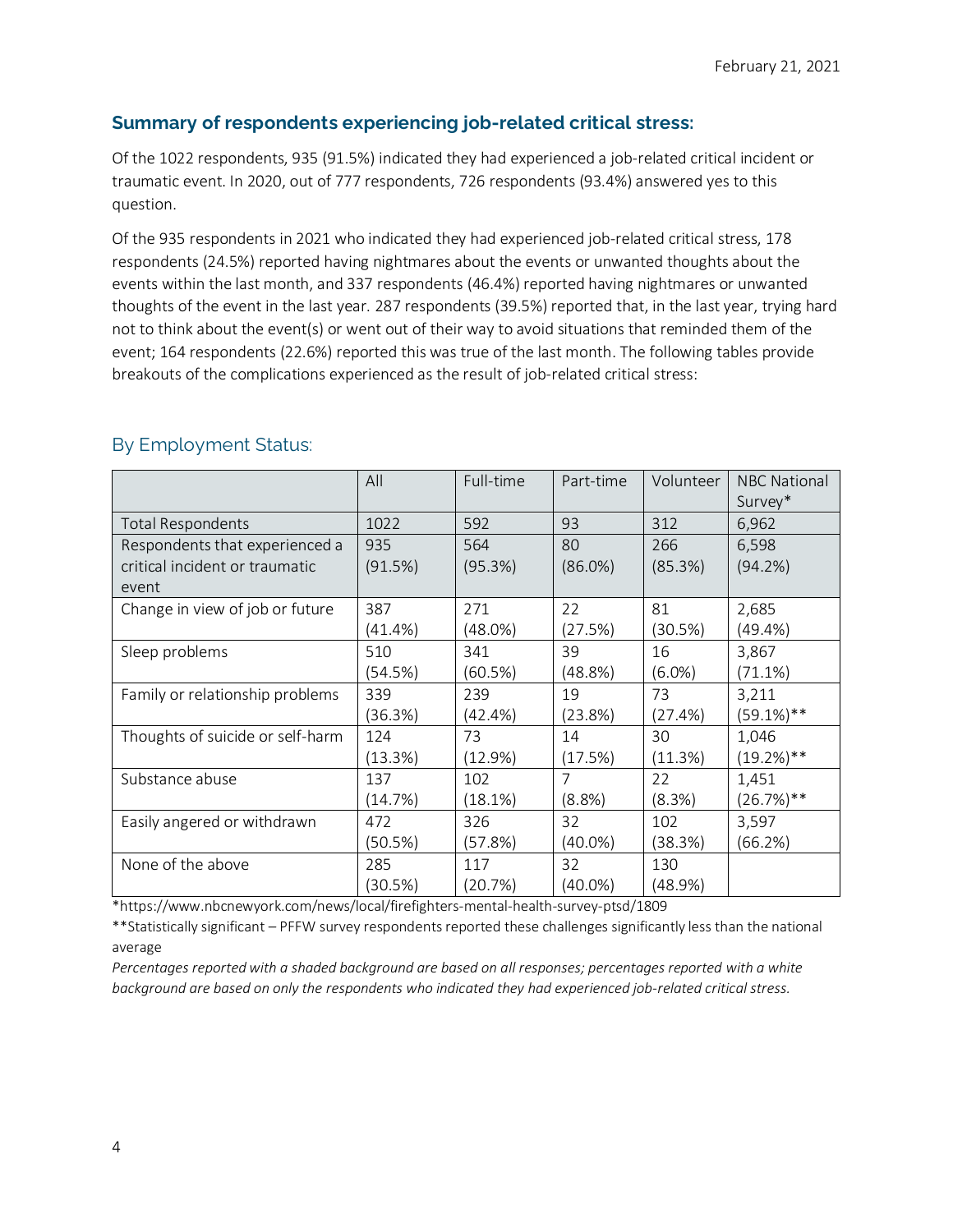# By Department Type:

|                                  | All         | Municipal   | Private    |
|----------------------------------|-------------|-------------|------------|
| <b>Total Respondents</b>         | 1022        | 951         | 71         |
| Respondents that experienced a   | 935 (91.5%) | 873 (91.8%) | 62 (87.3%) |
| critical incident or traumatic   |             |             |            |
| event                            |             |             |            |
| Change in view of job or future  | 387 (41.4%) | 356 (40.8%) | 31 (50.0%) |
| Sleep problems                   | 510 (54.5%) | 469 (53.7%) | 41 (66.1%) |
| Family or relationship problems  | 339 (36.3%) | 309 (35.4%) | 30 (48.4%) |
| Thoughts of suicide or self-harm | 124 (13.3%) | 108 (12.4%) | 16 (25.8%) |
| Substance abuse                  | 137 (14.7%) | 127 (14.5%) | 10 (16.1%) |
| Easily angered or withdrawn      | 472 (50.5%) | 434 (49.7%) | 38 (61.3%) |
| None of the above                | 285 (30.5%) | 265 (30.4%) | 20 (32.3%) |

*Percentages reported with a shaded background are based on all responses; percentages reported with a white background are based on only the respondents who indicated they had experienced job-related critical stress.*

# By Gender:

|                                  | All         | Female      | Male        |
|----------------------------------|-------------|-------------|-------------|
| <b>Total Respondents</b>         | 1022        | 181         | 841         |
| Respondents that experienced a   | 935 (91.5%) | 145 (80.1%) | 790 (93.9%) |
| critical incident or traumatic   |             |             |             |
| event                            |             |             |             |
| Change in view of job or future  | 387 (41.4%) | 58 (40.0%)  | 329 (41.6%) |
| Sleep problems                   | 510 (54.5%) | 79 (54.5%)  | 431 (54.6%) |
| Family or relationship problems  | 339 (36.3%) | 46 (31.7%)  | 293 (37.1%) |
| Thoughts of suicide or self-harm | 124 (13.3%) | 28 (19.3%)  | 96 (12.2%)  |
| Substance abuse                  | 137 (14.7%) | 13 (9.0%)   | 124 (15.7%) |
| Easily angered or withdrawn      | 472 (50.5%) | 62 (42.8%)  | 410 (51.9%) |
| None of the above                | 285 (30.5%) | 57 (39.3%)  | 228 (28.9%) |

*Percentages reported with a shaded background are based on all responses; percentages reported with a white background are based on only the respondents who indicated they had experienced job-related critical stress.*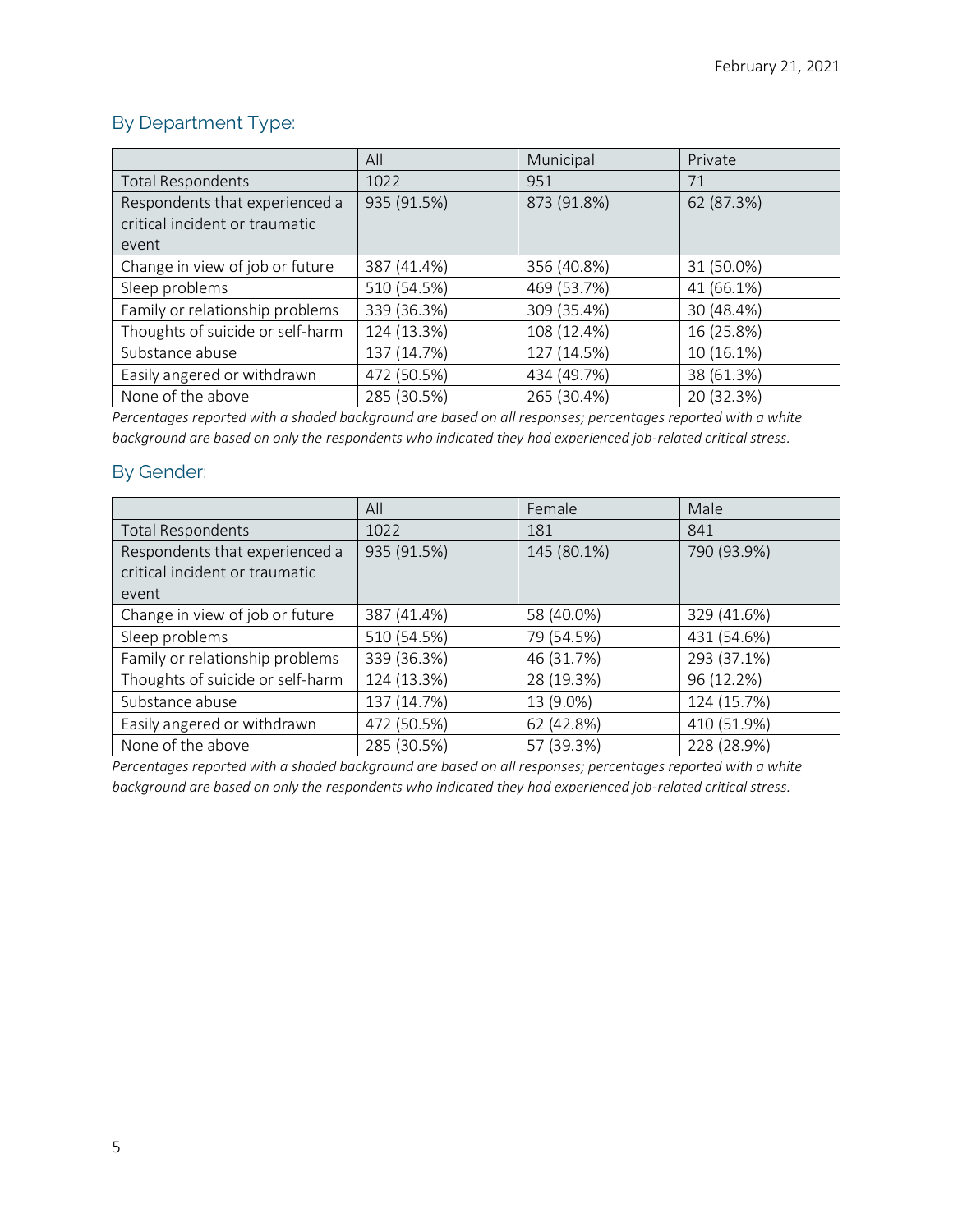# By Years of Service:

|                          | All        | 2 years    | $2 - 5$ | $5 - 10$ | $10 - 15$ | $15 - 20$  | $20 - 25$  | $25+$      |
|--------------------------|------------|------------|---------|----------|-----------|------------|------------|------------|
|                          |            | or less    | years   | years    | years     | years      | years      | years      |
| <b>Total Respondents</b> | 1022       | 83         | 122     | 165      | 146       | 136        | 168        | 202        |
| Respondents that         | 935        | 52         | 105     | 153      | 138       | 130        | 163        | 194        |
| experienced a            | (91.5%)    | (62.7%)    | (86.1%) | (92.7%)  | (94.5%)   | (95.6%)    | $(97.0\%)$ | $(96.0\%)$ |
| critical incident or     |            |            |         |          |           |            |            |            |
| traumatic event          |            |            |         |          |           |            |            |            |
| Change in view of        | 387        | 17         | 36      | 60       | 61        | 54         | 85         | 74         |
| job or future            | $(41.4\%)$ | (32.7%)    | (34.3%) | (39.2%)  | (44.2%)   | (41.5%)    | (52.1%)    | (38.1%)    |
| Sleep problems           | 510        | 23         | 44      | 79       | 75        | 83         | 101        | 105        |
|                          | (54.5%)    | (44.2%)    | (41.9%) | (51.6%)  | (54.3%)   | (63.8%)    | (62.0%)    | (54.1%)    |
| Family or                | 339        | 13         | 34      | 47       | 50        | 58         | 72         | 65         |
| relationship             | (36.3%)    | $(25.0\%)$ | (32.4%) | (30.7%)  | (36.2%)   | (44.6%)    | (44.2%)    | (33.5%)    |
| problems                 |            |            |         |          |           |            |            |            |
| Thoughts of suicide      | 124        | 9          | 15      | 18       | 22        | 15         | 20         | 25         |
| or self-harm             | (13.3%)    | (17.3%)    | (14.3%) | (11.8%)  | (15.9%)   | (11.5%)    | (12.3%)    | (12.9%)    |
| Substance abuse          | 137        | 6          | 8       | 24       | 21        | 19         | 32         | 27         |
|                          | (14.7%)    | (11.5%)    | (7.6%)  | (15.7%)  | (15.2%)   | (14.6%)    | (19.6%)    | (13.9%)    |
| Easily angered or        | 472        | 14         | 44      | 82       | 73        | 80         | 103        | 76         |
| withdrawn                | (50.5%)    | (26.9%)    | (41.9%) | (53.6%)  | (52.9%)   | (61.5%)    | (63.2%)    | (39.2%)    |
| None of the above        | 285        | 39         | 44      | 46       | 35        | 26         | 32         | 63         |
|                          | (30.5%)    | $(75.0\%)$ | (41.9%) | (30.1%)  | (25.4%)   | $(20.0\%)$ | (19.6%)    | (32.5%)    |

*Percentages reported with a shaded background are based on all responses; percentages reported with a white background are based on only the respondents who indicated they had experienced job-related critical stress.*

# By Services Provided:

|                                      | All         | Fire        | <b>EMS</b>  | Fire and EMS |
|--------------------------------------|-------------|-------------|-------------|--------------|
| <b>Total Respondents</b>             | 1022        | 122         | 132         | 768          |
| Respondents that experienced a       | 935 (91.5%) | 105 (86.1%) | 109 (82.6%) | 721 (93.9%)  |
| critical incident or traumatic event |             |             |             |              |
| Change in view of job or future      | 387 (41.4%) | 29 (27.6%)  | 53 (48.6%)  | 305 (42.3%)  |
| Sleep problems                       | 510 (54.5%) | 39 (37.1%)  | 68 (62.4%)  | 403 (55.9%)  |
| Family or relationship problems      | 339 (36.3%) | 31 (29.5%)  | 42 (38.5%)  | 266 (36.9%)  |
| Thoughts of suicide or self-harm     | 124 (13.3%) | 9(8.6%)     | 27 (24.8%)  | 88 (12.2%)   |
| Substance abuse                      | 137 (14.7%) | 9(8.6%)     | 16 (14.7%)  | 112 (15.5%)  |
| Easily angered or withdrawn          | 472 (50.5%) | 40 (38.1%)  | 57 (52.3%)  | 375 (52.0%)  |
| None of the above                    | 285 (30.5%) | 58 (55.2%)  | 32 (29.4%)  | 195 (27.0%)  |

*Percentages reported with a shaded background are based on all responses; percentages reported with a white background are based on only the respondents who indicated they had experienced job-related critical stress.*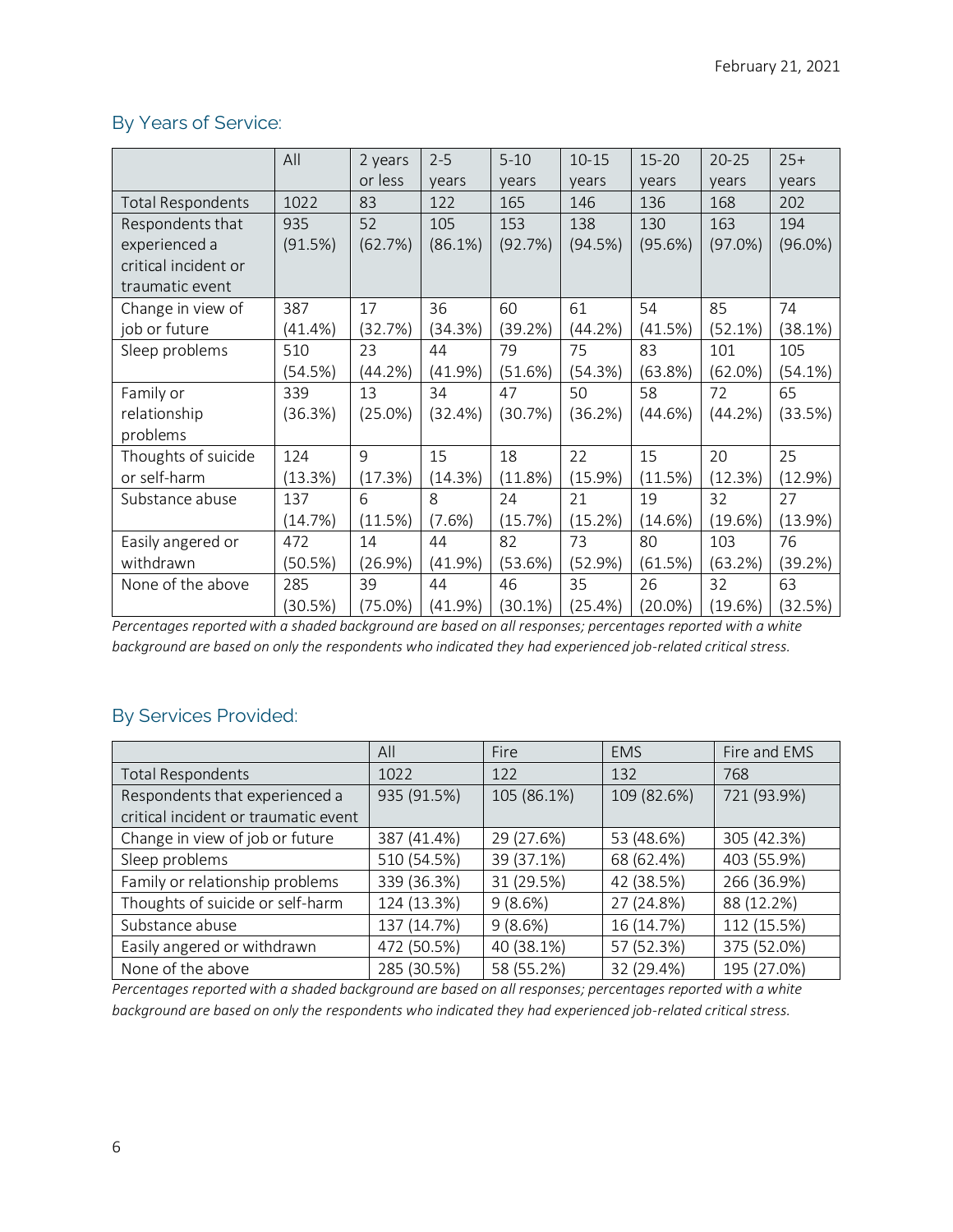

Sleep problem prevalence by employment type

# **Sleep problems:**

*\* Almost half of all Americans say they feel sleepy during the day between 3 and 7 days per week. Startingsleeping.org reports that 45% of Americans claim that poor sleep has impacted their daily life at least once in the last 7 days. These numbers, while not equivalent to the PFFW survey questions, provide context in comparison to the average American.*



#### Sleep problem prevalence by years of service

 $\blacksquare$  No sleep problem  $\blacksquare$  Sleep problem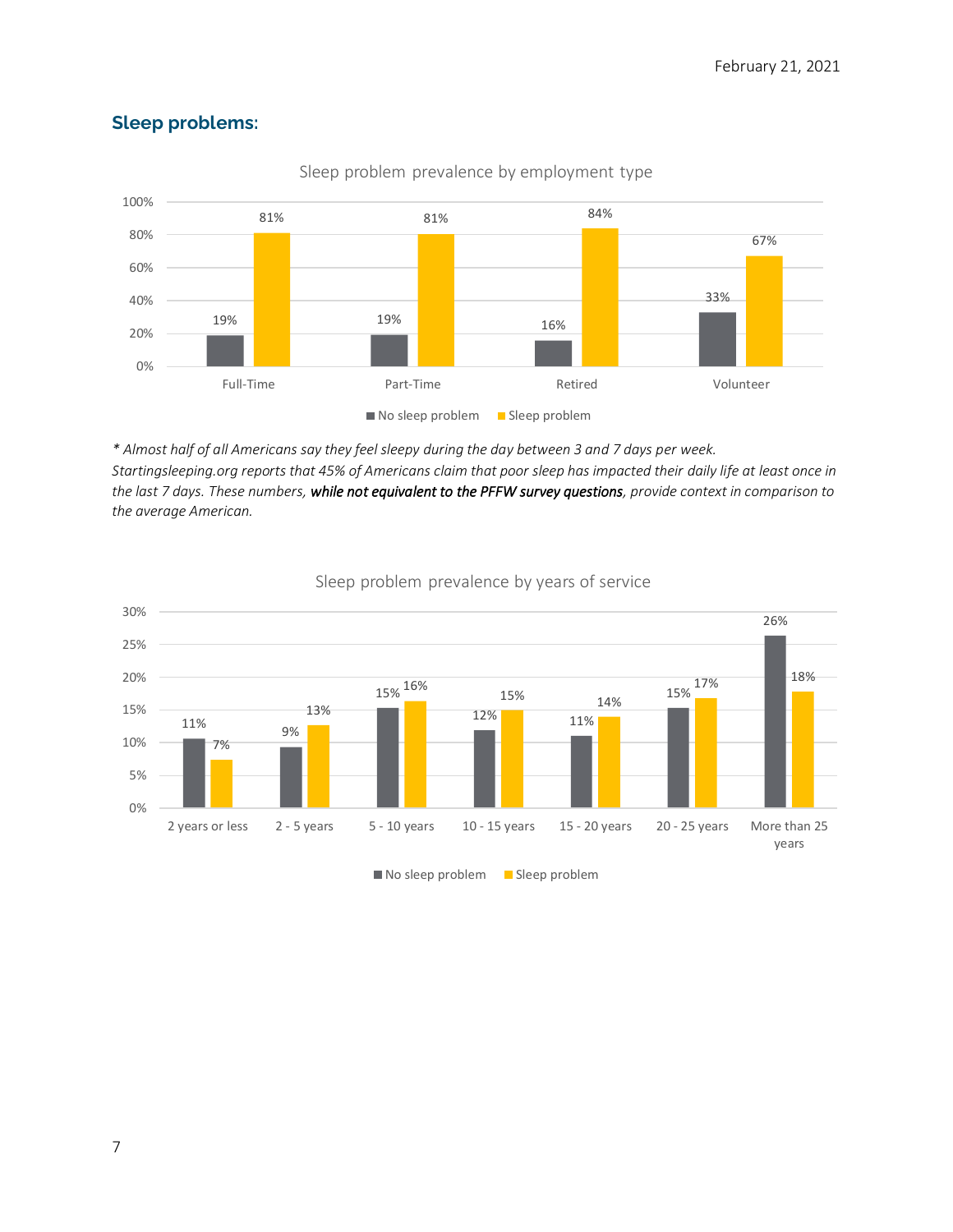481 (81.3%) of the 592 full-time firefighters; 75 (80.6%) of the 93 part-time firefighters; and 210 (67.3%) of the 312 volunteer firefighters all reported at least one sleep problem. Percent indicates the percent of responders of that employment type (e.g., full-time, part-time, volunteer).

|                            | Full-time    | Part-time  | Volunteer   |
|----------------------------|--------------|------------|-------------|
| All respondents            | 592          | 93         | 312         |
| Difficulty falling asleep  | 281 (47.5%*) | 47 (50.5%) | 124 (39.7%) |
| Not feeling rested after a | 424 (71.6%)  | 63 (67.7%) | 169 (54.2%) |
| night's sleep              |              |            |             |
| Difficulty staying awake   | 102 (17.2%)  | 21 (22.6%) | 43 (13.8%)  |
| Use of alcohol or illegal  | 160 (27.0%)  | 22 (23.7%) | 53 (17.0%)  |
| substances to fall asleep  |              |            |             |
| Multiple sleep problems    | 307 (51.9%)  | 47 (50.5%) | 123 (39.4%) |
| No sleep problems          | 96 (16.2%)   | 15 (16.1%) | 96 (30.8%)  |



|                            | <b>EMS</b> | Fire       | Fire and EMS |
|----------------------------|------------|------------|--------------|
| All respondents            | 132        | 122        | 768          |
| Difficulty falling asleep  | 78 (59.1%) | 45 (36.9%) | 341 (44.4%)  |
| Not feeling rested after a | 96 (72.7%) | 56 (45.9%) | 522 (68.0%)  |
| night's sleep              |            |            |              |
| Difficulty staying awake   | 25 (18.9%) | 16 (13.1%) | 133 (17.3%)  |
| Use of alcohol or illegal  | 50 (37.9%) | 14 (11.5%) | 181 (23.6%)  |
| substances to fall asleep  |            |            |              |
| Multiple sleep problems    | 83 (62.9%) | 41 (33.6%) | 367 (47.8%)  |
| No sleep problems          | 18 (13.6%) | 42 (34.4%) | 149 (19.4%)  |

8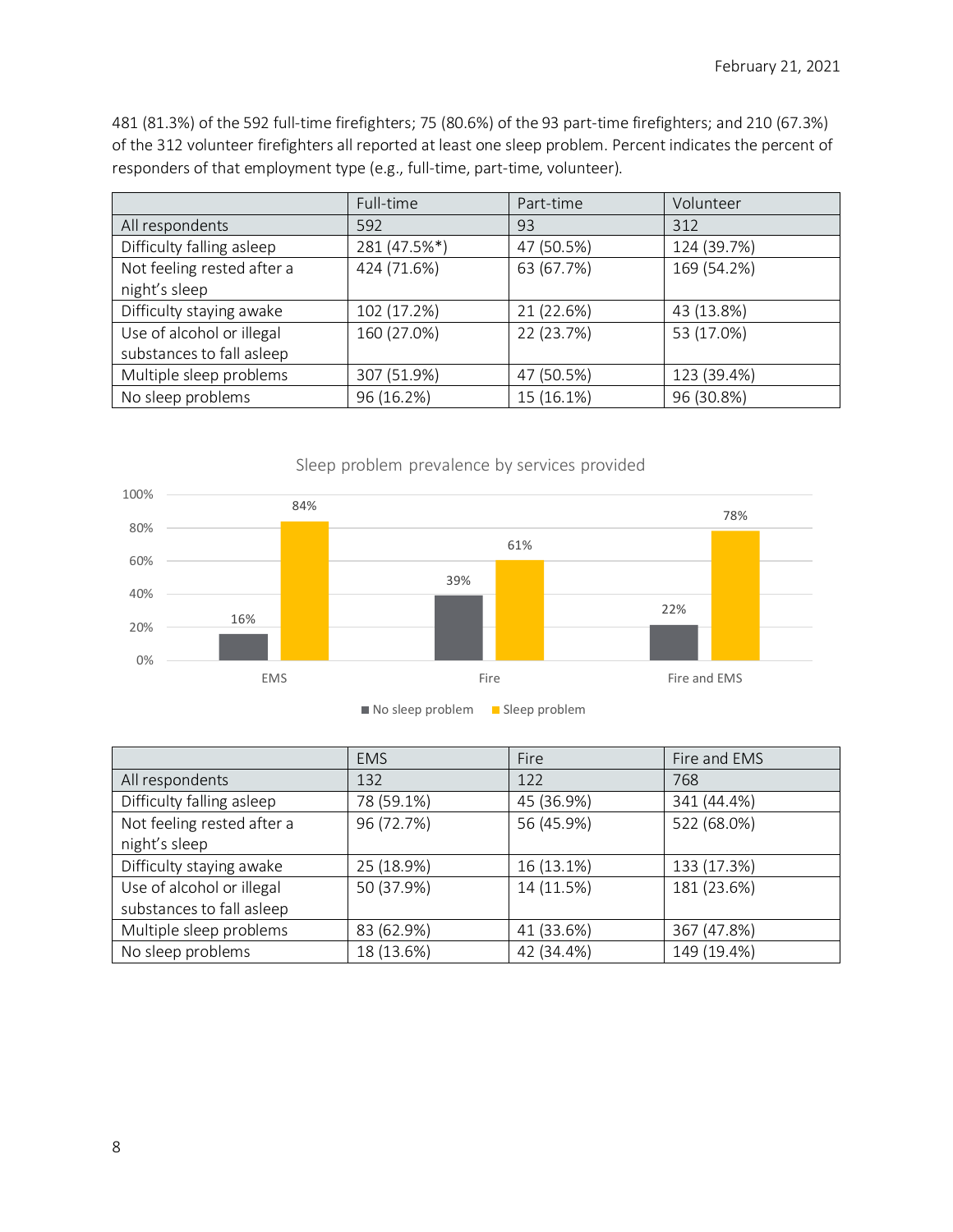Of the 126 (21.3%) full-time firefighters who screened positive for anxiety, depression, or both, 121 respondents also reported at least one sleep problem.

|                            | Anxiety only | Depression only | Anxiety and depression |
|----------------------------|--------------|-----------------|------------------------|
| Difficulty falling asleep  | 74 (12.5%)*  | 18 (3.0%)       | 92 (15.5%)             |
| Not feeling rested after a | 90 (15.2%)   | 23 (3.9%)       | 113 (19.1%)            |
| night's sleep              |              |                 |                        |
| Difficulty staying awake   | 31(5.2%)     | 12 (2.0%)       | 43 (7.3%)              |
| Use of alcohol or illegal  | 45 (7.6%)    | 11 (1.9%)       | 56 (9.5%)              |
| substances to fall asleep  |              |                 |                        |
| Multiple sleep problems    | 80 (13.5%)   | 22 (3.7%)       | 102 (17.2%)            |
| No sleep problems          | $5(0.8\%)$   | $0(0.0\%)$      | $5(0.8\%)$             |

*\*Percent denotes out of 592 full-time firefighters*

Of the individuals who reported the use of alcohol or illegal substances to fall asleep, the majority reported having more than one sleep problem.

|                                          | Of the 245 who reported using alcohol or illegal |
|------------------------------------------|--------------------------------------------------|
|                                          | substances to fall asleep                        |
| Difficulty falling asleep                | 174 (71.0%)                                      |
| Not feeling rested after a night's sleep | 207 (84.5%)                                      |
| Difficulty staying awake                 | 79 (32.2%)                                       |
| Multiple sleep problems                  | 229 (93.5%)                                      |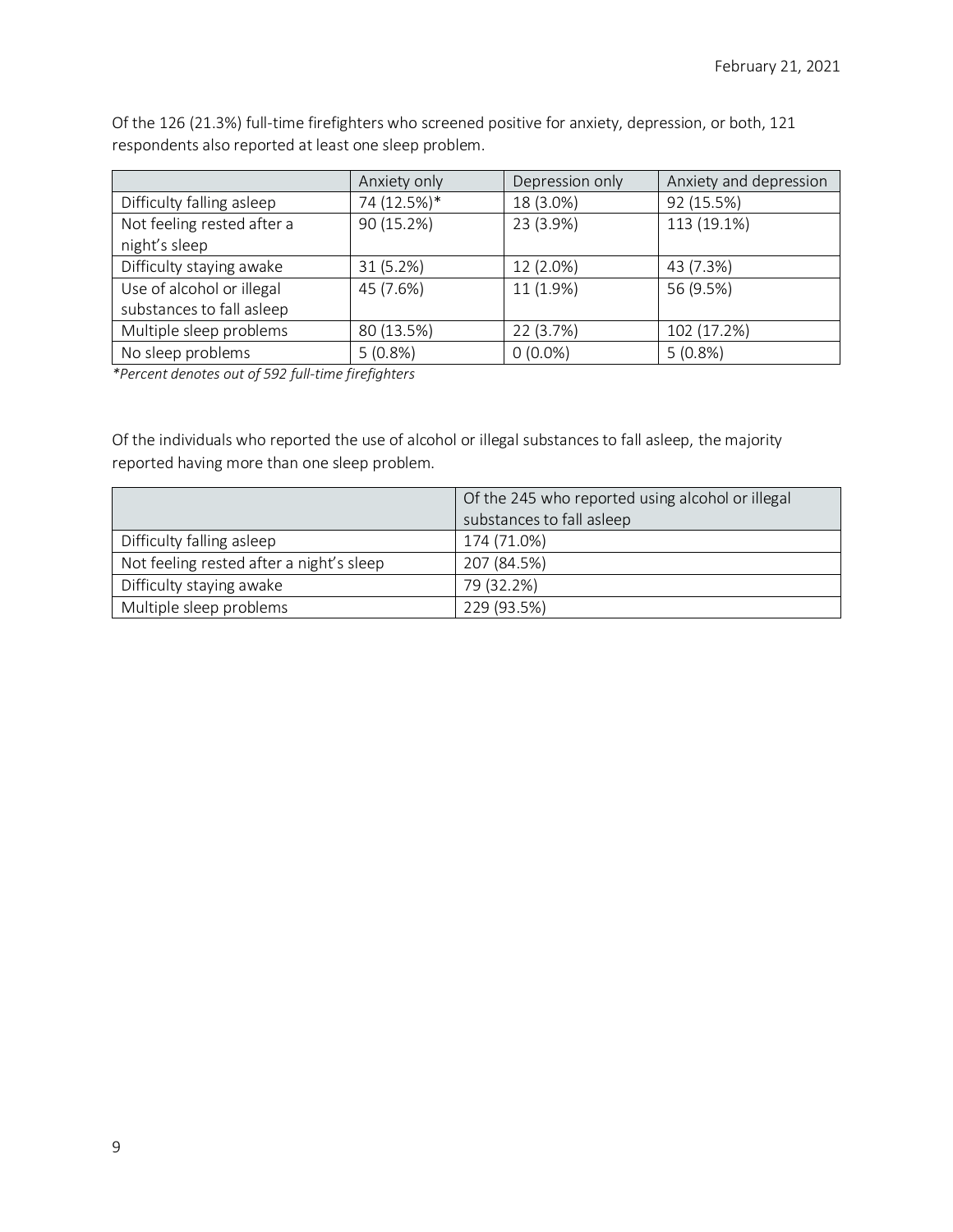# **Anxiety and depression screening (PHQ-4)**

The PHQ-4 is a 4-question screening that assesses respondents for anxiety and depression symptoms as well as approximate degree of psychological stress.

Of the total 1022 responses, 169 (16.5%\*) screened positive for anxiety symptoms, and 151 (14.8%) screened positive for depression symptoms. Of the 592 full-time firefighters, 102 (17.2%) screened positive for **anxiety** symptoms, and 84 (14.2%) screened positive for **depression** symptoms.

Of the 592 full-time responses, 21.3% screened positive for both anxiety and depression.

|                                | Percent of respondents with | Percent of respondents with |
|--------------------------------|-----------------------------|-----------------------------|
|                                | anxiety symptoms            | depression symptoms         |
| All respondents (includes EMS) | 169 (16.5%)*                | 151 (14.8%)                 |
| Full-time firefighters         | 102 (17.2%)**               | 84 (14.2%)                  |
| Men                            | 91 (15.4%)                  | 76 (12.8%)                  |
| Women                          | 11 (1.9%)                   | $8(1.4\%)$                  |

*\*The Anxiety and Depression Association of America estimates 18.1% of adults in the U.S. have anxiety and 6.7% of adults in the U.S. have depression at some point every year.*

*\*\* Of 592 full-time firefighters*

## **Trauma screening (PC-PTSD-5)**

The Primary Care PTSD Screen for DSM-5 (PC-PTSD-5) is a 5-item assessment designed to identify people with probable PTSD. Individuals who screen positive are recommended for further, formal assessment.

Of the total 1022 responses, 217 (21.2%\*) screened positive for probable PTSD in the last year, and 129 (12.6%) screened positive in the last month prior to the survey.

|                                | Percent of respondents with<br>probable PTSD within the last<br>vear | Percent of respondents with<br>probable PTSD within the last<br>month |
|--------------------------------|----------------------------------------------------------------------|-----------------------------------------------------------------------|
| All respondents (includes EMS) | 217 (21.2%)*                                                         | 129 (12.6%)                                                           |
| Full-time                      | 129 (21.8%)**                                                        | 80 (13.5%)                                                            |
| Men                            | 118 (91.5%)                                                          | 72 (90.0%)                                                            |
| Women                          | 11 (8.5%)                                                            | $8(10.0\%)$                                                           |

*\*The National Institute on Mental Health estimates 3.6% of U.S. adults had PTSD in the last year.*

*\*\* Of 592 full-time firefighters*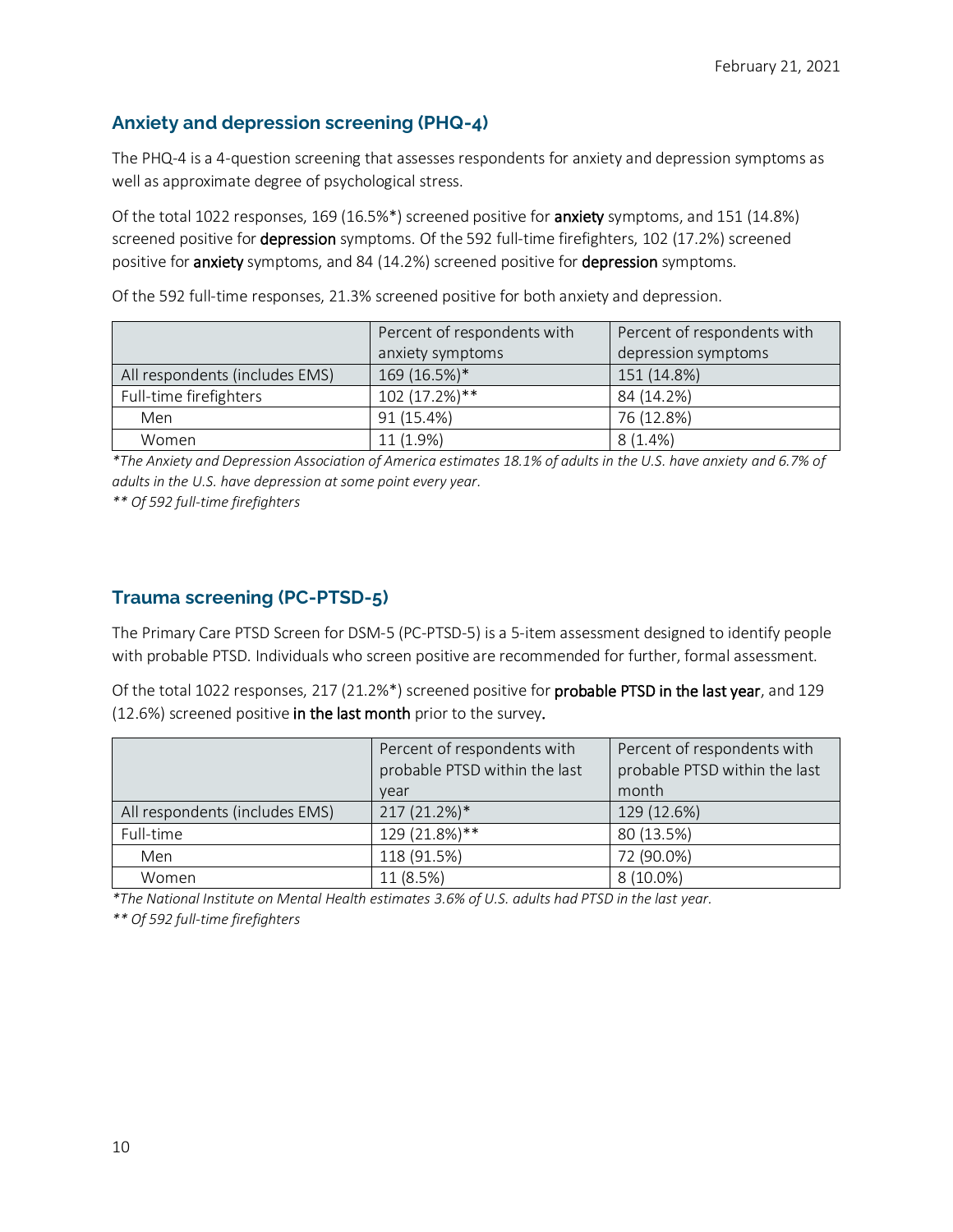Of the 129 respondents who screened positive for probable PTSD in the last month, 58.9% screened positive for anxiety symptoms in the two weeks prior to the PFFW survey. 55.0% of the 129 respondents who screened positive for probable PTSD in the last month also screened positive for depression symptoms in the two weeks prior to the survey.

|                                | Percent of respondents who    | Percent of respondents who   |
|--------------------------------|-------------------------------|------------------------------|
|                                | reported co-occurring anxiety | reported co-occurring        |
|                                | and probable PTSD symptoms    | depression and probable PTSD |
|                                | within the last month         | symptoms within the last     |
|                                |                               | month                        |
| All respondents (includes EMS) | 76 (58.9%)*                   | 71 (55.0%)                   |
| Full-time                      | 48 (37.2%)                    | 43 (33.3%)                   |
| Men                            | 41 (31.8%)                    | 38 (29.5%)                   |
| Women                          | 7(5.4%)                       | 5(3.9%)                      |

*\*Of the 129 who screened positive for probable PTSD within the last month.*

# **Distress and Stigma:**

Overall psychological stress is measured on the PHQ-4 with ranges of distress: "None" (0-2), "Mild" (3-5), "Moderate" (6-8), and "Severe" (9- 12), where a higher score denotes a greater degree of psychological stress. Out of the 592 fulltime firefighters, 369 (62.3%) were considered to have no psychological distress; 141 (23.8%) were considered to have mild psychological distress; 44 (7.4%) were considered to have moderate psychological distress; and 38 (6.4%) were deemed to have severe psychological distress.



Degree of psychological distress



Degree of psychological stress by years of service

Normal Mild Moderate Severe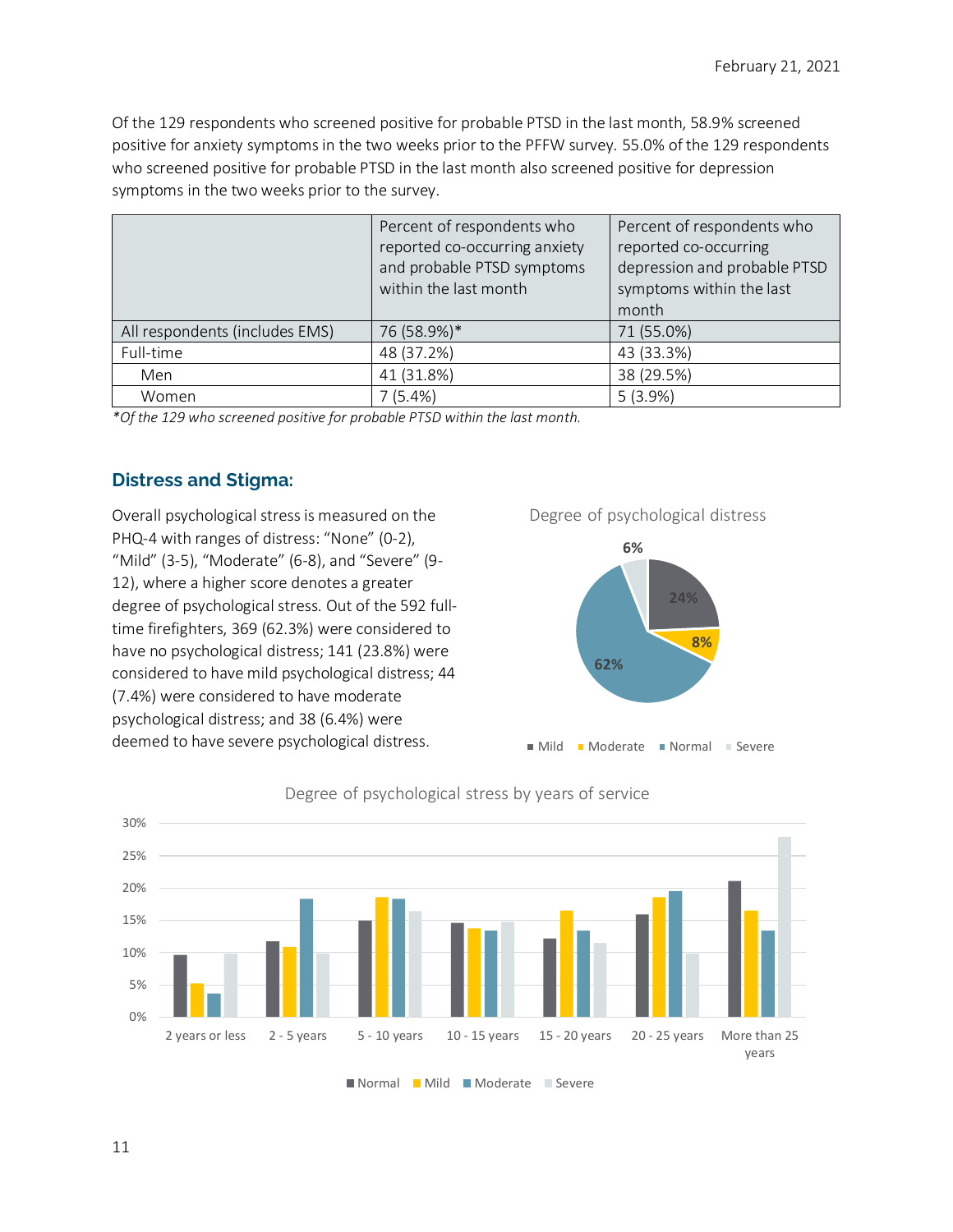30% percent of respondents indicated that they or their department experienced a co-worker's death that was determined, or was likely to have been, the result of suicide. This percent was unchanged from 2020.



Employment type by perception that most firefighters think seeking mental health help is a sign of failure or weakness



About half of full-time firefighters agreed or strongly agreed that most firefighters thought being treated for behavioral health needs was a sign of personal failure or weakness.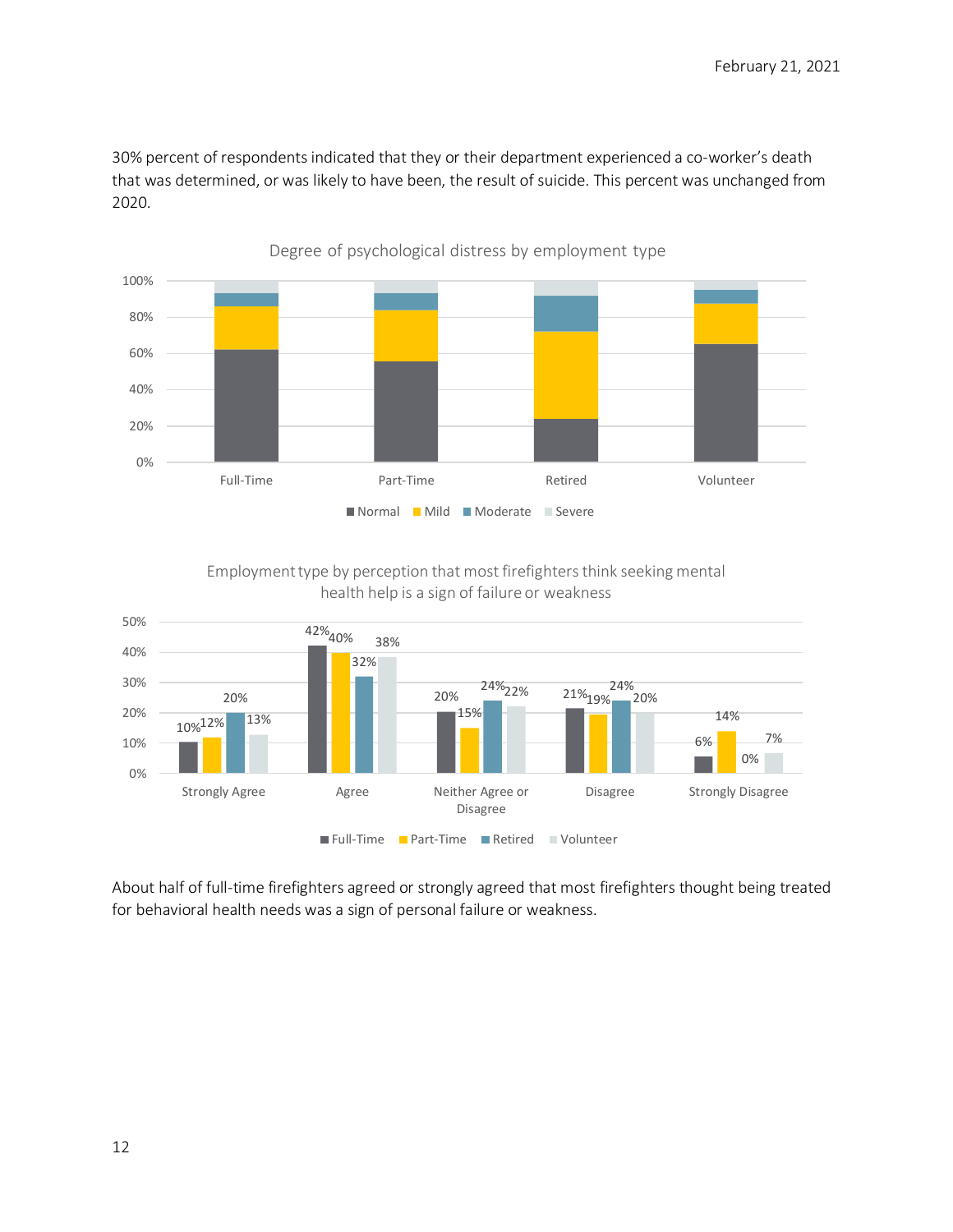

Gender by perception that most firefighters think being treated for behavioral health needs is a sign of failure or weakness

Women were significantly more likely than men to agree that most firefighters think being treated for behavioral health needs is a sign of personal failure or weakness.



Degree of psychological stress by willingness to ask for behavioral health help for themselves (all respondents)

Respondents with lower degrees of psychological stress were more willing to ask for behavioral health help for themselves.

65.4% of full-time firefighters agreed or strongly agreed that they would be comfortable asking for behavioral health help if they needed it, with 30.7% either disagreeing or strongly disagreeing that they would be comfortable asking for behavioral health assistance if needed. There were no differences based on gender status whether a person felt comfortable asking for behavioral health help if they needed it. When asked whether they would support a coworker to seek out behavioral health services if they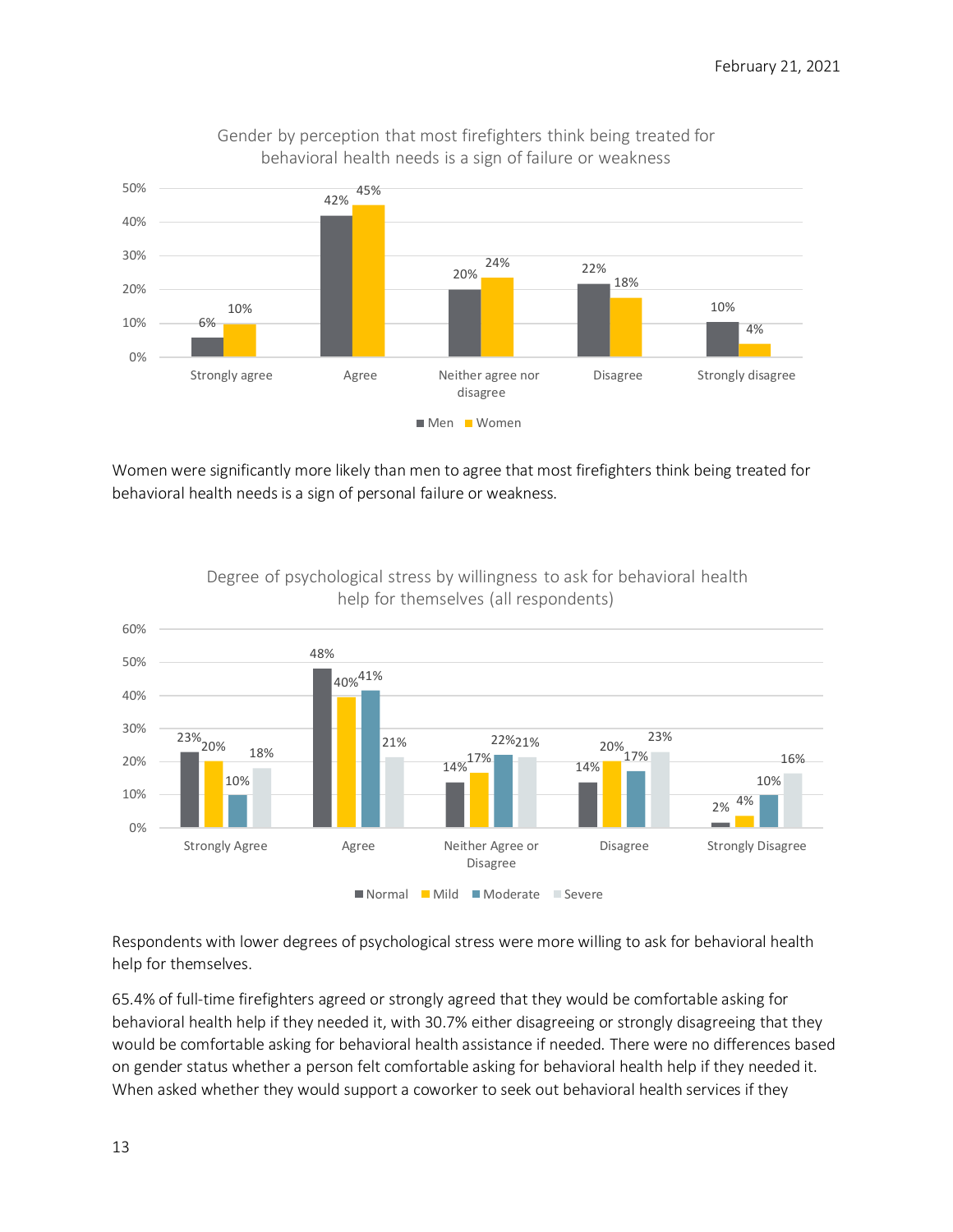needed it, 98.6% of full-time firefighters agreed or strongly agreed that they would support that decision and their coworker.

Of respondents who were not comfortable asking for behavioral health assistance, 71.3% either agreed or strongly agreed that most firefighters think that being treated for behavioral health needs is a sign of personal failure or weakness.

When asked which people or entities they would be comfortable asking for behavioral health assistance, respondents were most likely to turn to a family member or friend (567, or 55.5%) or a peer or coworker (514, or 50.3%). 84 respondents (8.2%) indicated they would not be comfortable asking any of the options for help.

| City/county/district Employee Assistance Program | 276 (27.0%) |
|--------------------------------------------------|-------------|
| Family member or friend                          | 567 (55.5%) |
| Department Employee Assistance Program           | 396 (38.7%) |
| PFFW Member Assistance Program                   | 209 (20.5%) |
| Peer or coworker                                 | 514 (50.3%) |
| Treatment provider                               | 431 (42.2%) |
| None of the above                                | 84 (8.2%)   |
| Other                                            | 92 (9.0%)   |

Of the 1022 total responses, 100 people (9.8%) reported seeking help from their department Employee Assistance Program, and 75 (7.3%) indicated that they sought help from an EAP provided by their city, county, or district. Nearly half of respondents either agreed or strongly agreed that these services were helpful in addressing their needs (54% of individuals who sought help from a department EAP, and 49% of individuals who sought help from a city-, county-, or district-provided EAP).

Of the 10 individuals who responded to whether the PFFW was helpful, 50% either agreed or strongly agreed.



# Satisfaction with department EAP services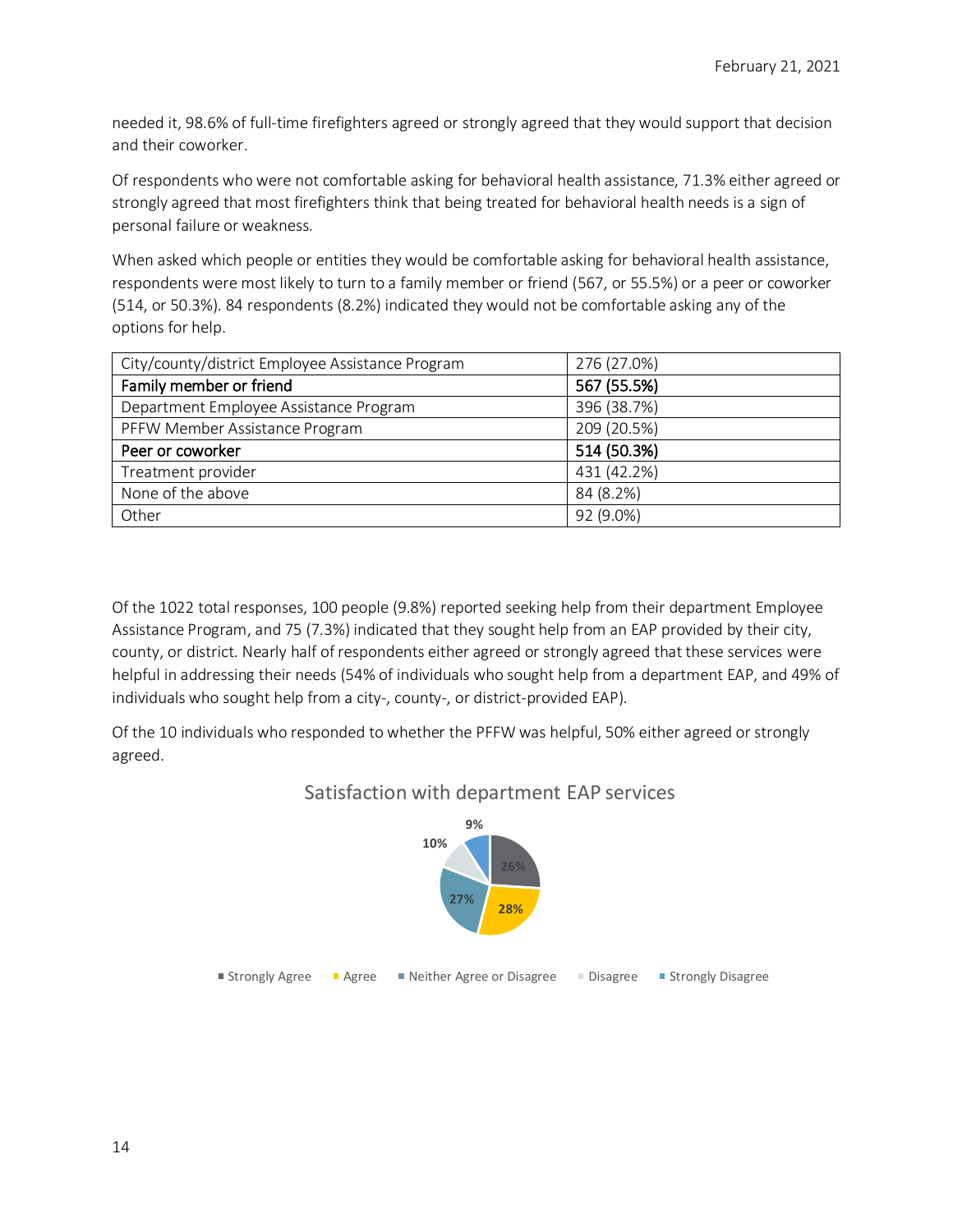# Satisfaction with city EAP services



# **Interest in Behavioral Health Training:**

Of the 1022 respondents, 665 (65.1%) indicated that they had received training regarding their fire department's behavioral health services. Of the 1022 respondents, 578 (56.6%) indicated they would be interested in receiving training on how to assist other firefighters with their behavioral health, addiction, and critical stress needs.

The greater a person's personal degree of psychological stress, the more they were interested in receiving mental health training to assist other firefighters with their behavioral health needs. The newer a person was in service, the more likely they were to be interested in receiving such training.



Interest in training related to assisting other firefighters with their behavioral health needs by degree of personal psychological distress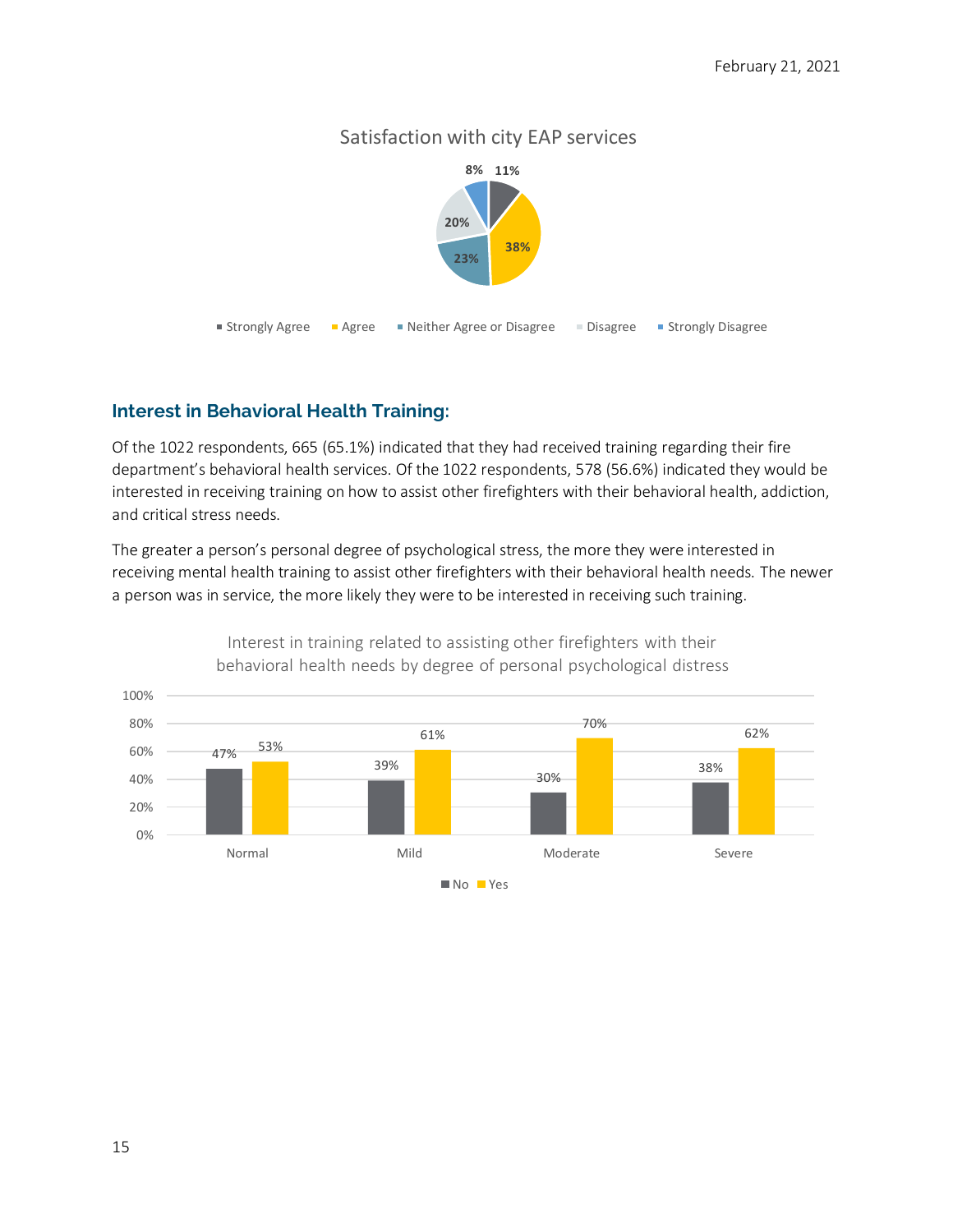

Interest in training related to assisting other firefighters with their behavioral health needs by years of service

Interest in receiving training related to assisting other firefighters with their behavioral health needs by employment type